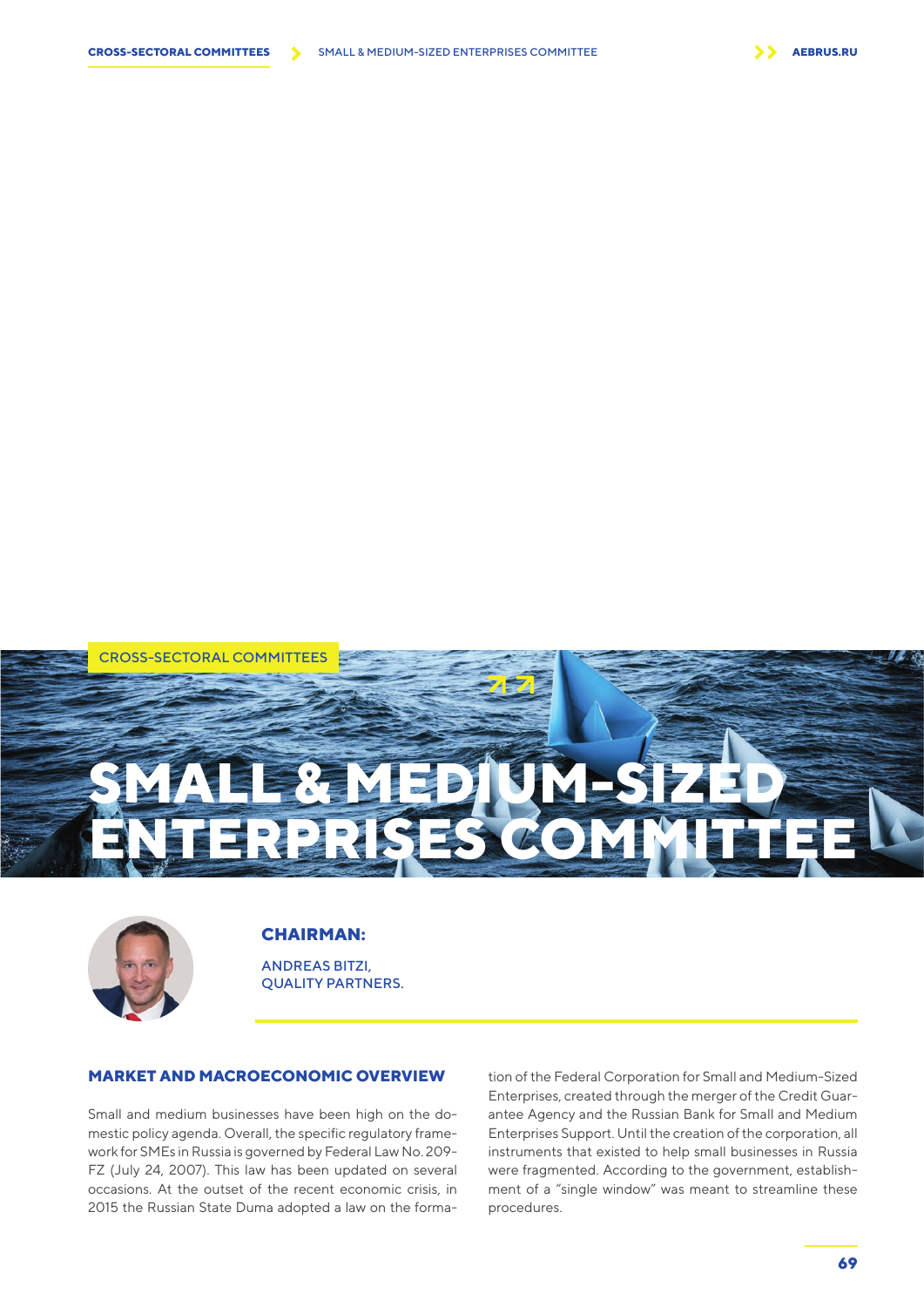

The main objective of the corporation is to provide financial, infrastructural, property, legal, and methodological assistance and issue warranties and guarantees to SMEs. In addition, the corporation will bring about an increase in the share of SMEs in government procurements. For instance, SMEs are entitled to appeal to courts if their rights are violated in the course of public tenders. In another move, the Russian government created a single export support structure, the Russian Export Center (REC), resulting from the organizational merger of the Russian Agency for Export Credit Insurance and Investment (EXIAR) and Eximbank. While these and other measures, such as the efforts to improve the general business climate that resulted in Russia climbing from 112th in 2013 to 28th in 2020 in the World Bank's Doing Business ranking, have certainly helped to stabilize the SME sector during the crisis, some well-known hurdles and structural bottlenecks have not been eliminated yet.

The overall increase in the number of SMEs we witnessed some years ago has now turned into a decrease. The number rose from 2,241,650 (only legal entities, no individual entrepreneurs are counted) in 2015 to 2,768,614 in 2017, but has shown a significant and steady decline since then to 2,288,299 (2,084,599 micro, 186,120 small, and 17,580 medium-sized businesses). In 2021, the number of medium-sized businesses slightly increased, while the number of micro and small businesses further decreased. In the official statistics, no clear coronavirus effect is visible. Actually, the pace at which the number of SMEs decreased has slowed down. Another factor may be that a number of companies that would qualify as SMEs, but had not been in the official SME registry, were entered after the business support measures by the Russian government aimed at SMEs were announced. The number of people employed in SMEs increased slightly (even though the number of SMEs decreased) from 12.9 million to 12.92 million in 2020, followed by a massive shed of 800,000 jobs in 2021, and demonstrates in this direction. A precondition for business support measures for SMEs in certain sectors was that the number of employees should be kept at least constant. After the expiration of the business support measures, people were dismissed in great numbers in the summer of 2021.

The most widespread industries that SMEs are engaged in are construction/real estate and trade. On an aggregate level, the share of SMEs in both GDP and employment is still very low in an international comparison (below 22%). According to the national projects' goals, the share should increase to 32.5% by 2024. By 2030, the government would like to see the share at 40%.

The reasons behind the weak development of the Russian SME sector are well known:

- **›** the difficulty in obtaining loans at reasonable rates;
- **›** the often-discriminatory access to procurement contracts, particularly from companies with state participation;

**›** administrative hurdles and poor efficacy of state-run programs, including subsidies for SMEs in the regions.

During the COVID-19 lockdown, the government's business support programs for SMEs mainly targeted certain sectors. That is, the overall SME sector has suffered massively without feeling much support from the state. It can be assumed that the share of SMEs is going to decrease in the short term rather than increase, contrary to the government's goals.

The SME Committee will dedicate its efforts to engaging Russian authorities in a dialogue to find solutions that will allow European SMEs as well as SMEs in general to better take advantage of the opportunities in the Russian market. Since the beginning of 2020, the main subjects were connected to issues and support measures for SMEs during the COVID-19 economic crisis.

### **COVID-19 RELATED COSTS**

In November 2021, there were repeated so-called "non-working days" announced. This means that employees should have days off and — as stated by the President — employees should receive their full wages. For many companies, and even more for SMEs, it is nearly financially impossible to give people such additional time off, practically speaking. Just by closing their business for 10 days or so, an organization may be pushed out of business, as clients may be unwilling to accept non-service during the period, or the business needs continuity. The costs for these additional days off are a huge burden to SMEs. Also, wages, including the non-working days, would be paid at an earlier date due to the strict nature of labor legislation, which may have a significant impact on an organization's liquidity management.

Apart from non-working days, in several Russian provinces there was a mandate for certain sectors to have most of its employees vaccinated. In Moscow, for instance, in many services industries, 80% of the staff would have to be vaccinated. Those unwilling to get vaccinated would be sent on unpaid vacation or even be fired. These measures lead to additional pressure on SMEs. First, the local government delegated the responsibility to force people to get vaccinated to businesses. That is, many conflicts that arise with employees were also delegated. Therefore, motivation and productivity may be affected. Second, they lead to additional costs for benefits, for replacing those sent on unpaid leave or fired, and for absences due to vaccine side effects.

#### **RECOMMENDATIONS**

- **›** Compensation to SMEs for the real, additional cost burden from non-working days at a reasonable level, and comparable to the actual costs.
- **›** Compensation to SMEs for the additional burden of the enforced vaccination program, which has been well supported by most SMEs, who understand how important vaccination is to ending the pandemic.